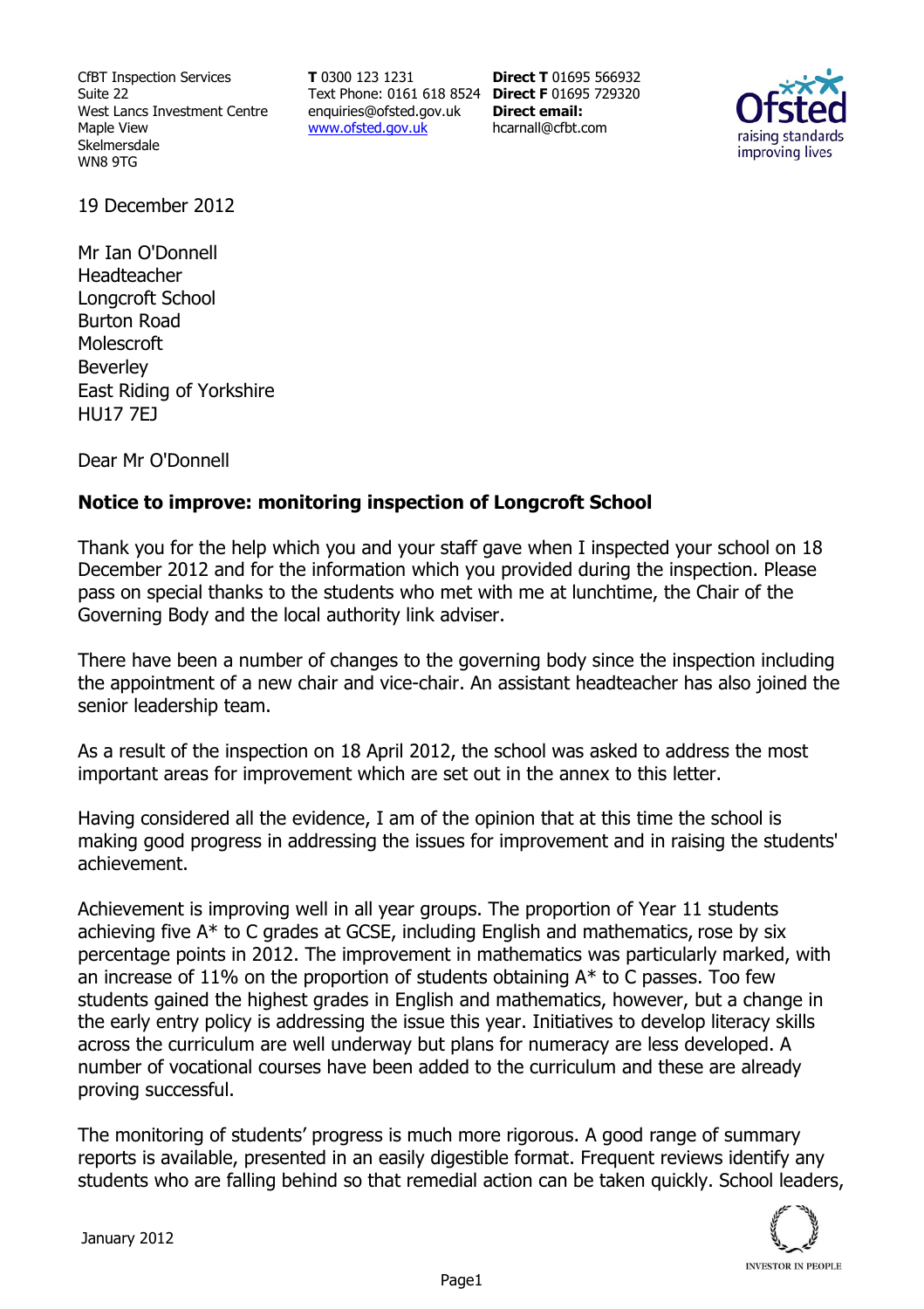

including governors, use data well to assess the impact of initiatives, identify any areas of weak performance and monitor the progress of different groups of students. Assessment and performance data show that the progress of students, including those eligible for free school meals and those with special educational needs and disabilities, is accelerating across the school.

Teaching is improving rapidly and making a major contribution to raising achievement. The proportion of good or better teaching has increased markedly over the last year and inadequate teaching has almost been eradicated. Teachers plan lessons that include a wider variety of activities that are more closely tailored to the needs of students. Lessons move at a lively pace. Sharper questioning enhances learning and teachers provide more opportunities for discussion, although some teachers still talk for too long which slows students' learning. Teaching assistants are deployed well in most lessons. The vast majority of teachers are keen to improve their skills and are taking full advantage of the wide range of professional development on offer. Joint lesson observations show that senior leaders are skilled at identifying strengths and weaknesses in teaching. Visits to lessons and the scrutiny of students' books show that the quality of marking is getting better and most teachers are providing helpful feedback that is enabling students to improve their work. There is some excellent practice, for example in religious studies and geography, but the overall quality of marking is still too variable. Students agree that, although the quality of marking has improved, it is inconsistent and tends to mirror the quality of teaching.

The headteacher provides an ambitious but achievable vision for the school that has lifted staff morale and won their support. He is pushing improvements through at a fast but welljudged pace and prioritises well. The introduction of a more robust appraisal system and clearer lines of accountability underpins the drive to improve. Governance is increasingly strong. Governors have a more business-like approach and a good blend of expertise and skills enabling them to challenge and support the senior leadership team well. Communication with parents has been strengthened since the inspection through meetings, newsletters and half-termly reports home.

The local authority provides very good support through its specialist advice and the monitoring reviews. Its statement of action is fit for purpose and the link adviser attends governors' meetings, providing an independent update on progress against the school's action plan. The headteacher receives valuable support from a National College adviser who is a former headteacher. Middle leaders are benefiting from a management development programme at Driffield School and a number of teachers access professional development at Healing School in Grimsby.

I hope that you have found the visit helpful in promoting improvement in your school. This letter will be posted on the Ofsted website.

Yours sincerely

Jan Bennett **Her Majesty's Inspector**

January 2012